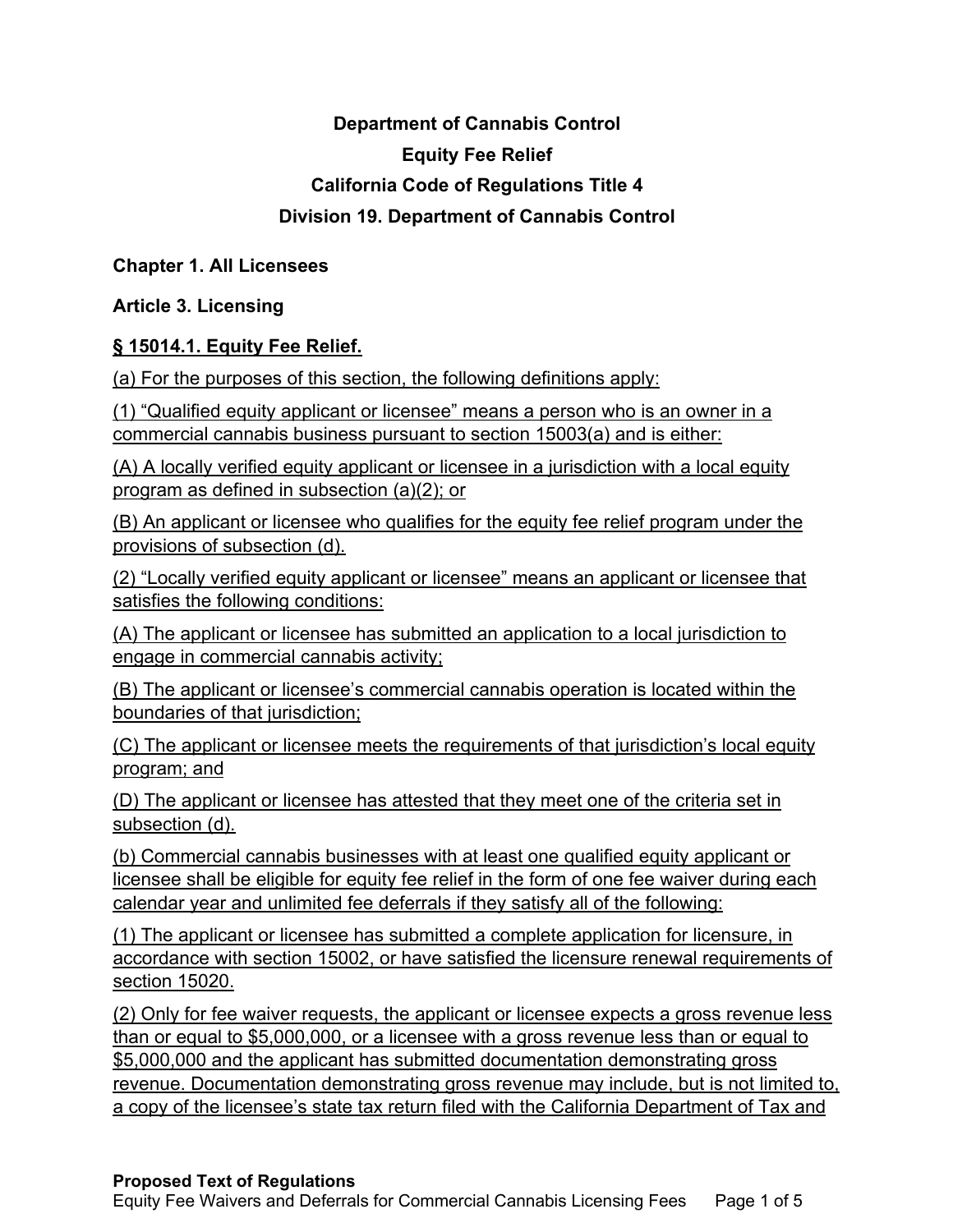Fee Administration.

(3) The qualified equity applicant or licensee, either individually or in combination with other qualified equity applicants or licensees, own no less than 50 percent of the commercial cannabis business that is applying for licensure or is licensed.

(4) The applicant or licensee has timely submitted a request for equity fee relief with the information enumerated in subsections (c) and (d).

(A) To be eligible for a license fee waiver or deferral in the initial 12-month licensure period, the qualified equity applicant must indicate on the application for commercial cannabis license that they are also applying for equity fee relief from the Department.

(B) To be eligible for a license fee waiver or deferral at the time of renewal, the qualified equity licensee must submit a request for equity fee relief at least 60 calendar days before the expiration of the license. The Department will accept requests for equity fee relief from qualified equity licensees who on the effective date of this section are less than 60 days from the date of license expiration. The Department will provide a refund if the Department determines the qualified equity licensee is eligible for a fee waiver or deferral after the licensee has paid all annual licensing fees, subject to available funding.

(c) To submit a request for equity fee relief, the qualified equity applicant or licensee shall submit all of the following to the Department:

(1) A complete list of every qualified equity applicant or licensee which includes the percentage of the aggregate ownership interest held by the qualified equity applicant or licensee in the commercial cannabis business.

(2) Contact information for each qualified eq uity applicant or licensee of the commercial cannabis business, including the name, title, phone number, and email address.

(3) Only for equity fee relief requestors that are locally verified equity applicants or licensees in a jurisdiction with a local equity program, an attestation to the following statement: Under penalty of perjury, I hereby declare that I am a locally verified equity applicant or licensee. I further declare that I satisfy at least one of the criteria set forth in California Code of Regulations, title 4, section 15014.1(d). I understand that the Department may investigate the accuracy of these declarations, and that a misrepresentation of fact is cause for rejection of this request for equity fee relief.

(4) An attestation that the qualified equity applicant or licensee, either individually or in combination with other qualified equity applicants or licensees, own no less than 50 percent of the commercial cannabis business that is applying for licensure or is licensed.

(d) All applicants or licensees must satisfy at least one of the following criteria to be granted a fee waiver or deferral. Qualified equity applicants or licensees that are locally verified equity applicants may establish that they satisfy at least one of these criteria by attestation, as set forth in subsection (c)(3). Qualified equity applicants or licensees that

### **Proposed Text of Regulations**

Equity Fee Waivers and Deferrals for Commercial Cannabis Licensing Fees Page 2 of 5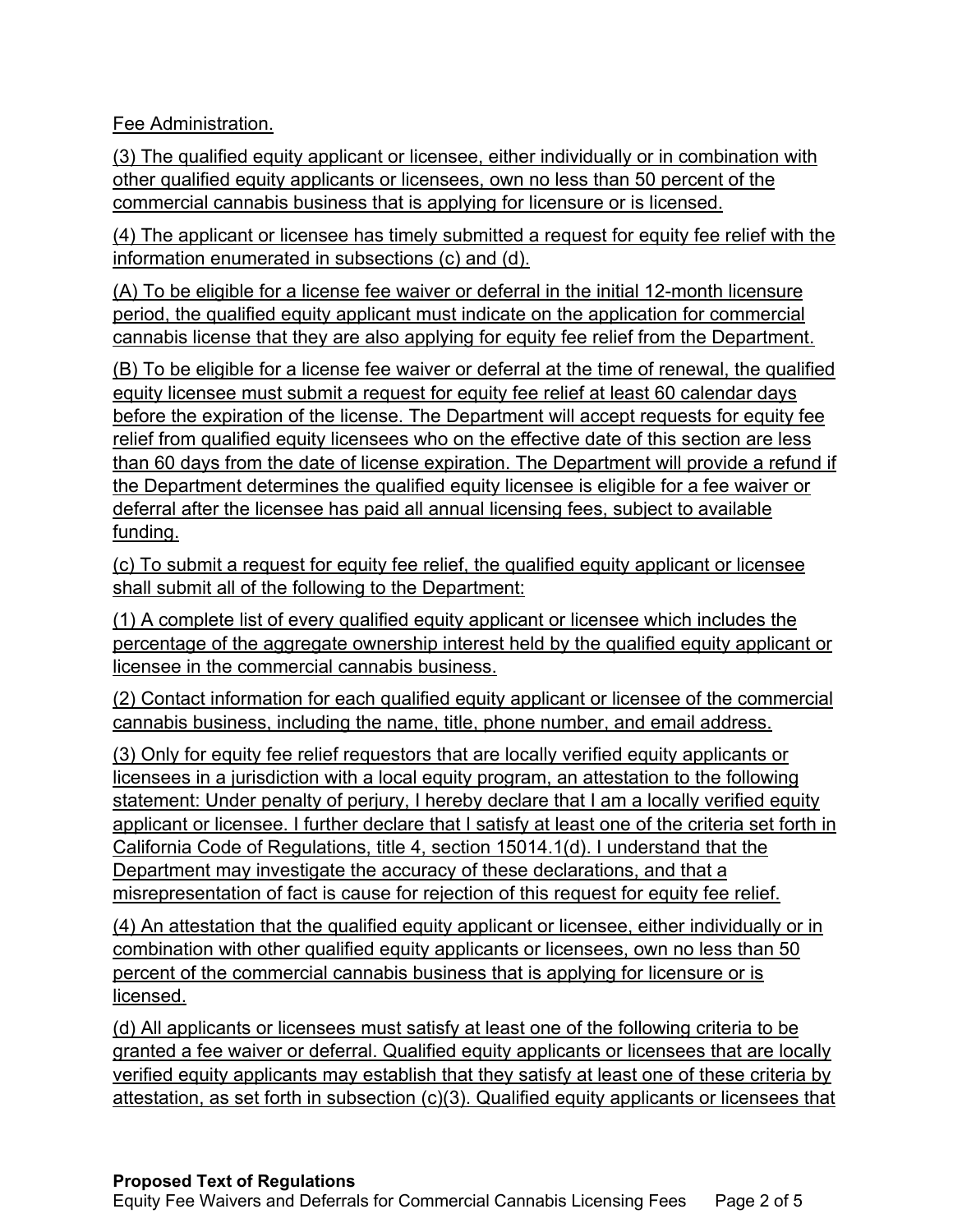are not locally verified in a jurisdiction with a local equity program must submit evidence of at least one of the following for each equity applicant or licensee:

(1) The qualified equity applicant or licensee was convicted of an offense related to the sale, possession, use, manufacture, or cultivation of cannabis, prior to November 8, 2016. Proof of conviction shall be demonstrated by copies of federal or state court records indicating the disposition of the criminal matter; records reflecting the postconviction dismissal or expungement of a conviction, including records reflecting the destruction of records under Health and Safety Code section 11361.5; or any other court or law enforcement record that shows proof of conviction.

(2) The qualified equity applicant or licensee was arrested for an offense related to the sale, possession, use, manufacture, or cultivation of cannabis, prior to November 8, 2016. Proof of arrest shall be demonstrated by copies of federal or state court records indicating the disposition of the criminal matter, records of expungement documentation, or any other law enforcement record that shows proof of arrest.

(3) The qualified equity applicant or licensee resides in a household with a household income less than or equal to 60 percent of the area median income for the local jurisdiction they reside, as reported in the most recent United States decennial or special census. Proof of income shall be demonstrated using copies of at least one of the following records with a residential address in the local jurisdiction, which is not a post office box, dated within the last two years from the date of the request for equity fee relief:

(A) Individual federal tax returns, state tax returns, and W -2s;

(B) At least two consecutive paystubs;

(C) Proof of eligibility for a general assistance program that provides financial aid to adults without sufficient income or resources, including but not limited to CalFresh, MediCal/CalWORKS, supplemental security income, or social security disability.

(4) Proof that the qualified equity applicant or licensee has resided for at least five years between 1980 and 2016 in an area with a population that was disproportionately impacted by past criminal justice policies implementing cannabis prohibition during their period of residency and that they satisfy one of the following:

(A) The qualified equity applicant or licensee resides in a census tract that is among the top 25 percent for civilian unemployment and poverty in the state based on the United States Census Bureau's 2013-2017 American Community Survey; or

(B) The qualified equity applicant or licensee has an immediate family member who was convicted or arrested of an offense related to the sale, possession, use, manufacture, or cultivation of cannabis, prior to November 8, 2016.

(C) For the purposes of this subsection, the following definitions apply:

(i) "An area with a population that was disproportionately impacted by past criminal justice policies implementing cannabis prohibition for at least five years" means a

# **Proposed Text of Regulations**

Equity Fee Waivers and Deferrals for Commercial Cannabis Licensing Fees Page 3 of 5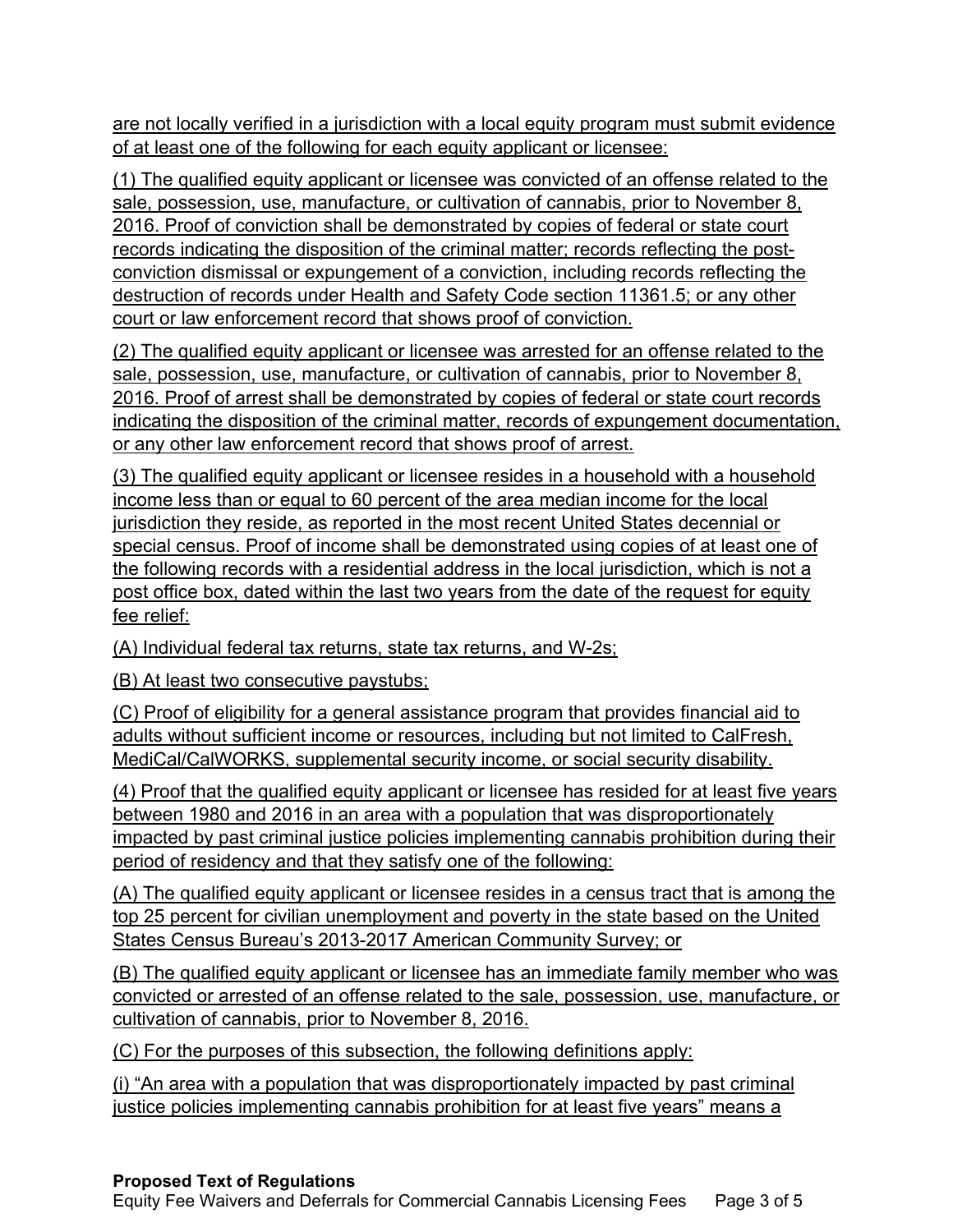county within California with a per capita drug related arrest rate higher than the state's per capita drug related arrest rate between 1980 and 2016; these counties are: Alameda, Alpine, Contra Costa, Del Norte, Fresno, Glenn, Humboldt, Imperial, Inyo, Kern, Lake, Los Angeles, Mendocino, Merced, Riverside, Sacramento, San Bernardino, San Diego, San Francisco, San Joaquin, Santa Cruz, Sierra, Solano, Stanislaus, Tehama, Trinity, Tulare, Yolo, and Yuba.

(ii) "Immediate family member" means child, stepchild, parent, stepparent, brother, sister, half-brother, half-sister, stepsibling, legal guardian, grandparent, or great grandparent.

(D) Proof of residence shall be demonstrated by providing copies of at least two of the following records with a residential address in the local jurisdiction, which is not a post office box:

(i) California Driver's License or State Identification Card;

(ii) Property tax billing or payment, or evidence that the qualified equity applicant or licensee is otherwise exempt from property tax payment by law;

(iii) Signed residential lease agreement, or deed or title to residential real property;

(iv) Copies of state or federal tax returns;

(v) School records;

(vi) Banking or credit card records;

(vii) Voter registration;

(viii) Credit reports;

 $(ix)$  Utility, cable, or internet billing or payment; or

(x) Vehicle titles or proof of vehicle registration .

(E) Proof of an immediate family member's conviction or arrest shall be demonstrated by copies of federal or state court records indicating the disposition of the criminal matter; records reflecting the post-conviction dismissal or expungement of a conviction, including records reflecting the destruction of records under Health and Safety Code section 11361.5; or any other court or law enforcement record that shows proof of conviction or arrest.

(F) Proof of immediate family member shall be demonstrated by copies of documentation showing a familial relationship, including but not limited to, birth certificates or court records.

(e) Incomplete requests for equity fee relief will be denied. The Department will notify the applicant or licensee that the request for equity fee relief is denied and identify the deficiencies which caused the denial. An applicant or licensee may resubmit subsequent requests for equity fee relief after denial.

(f) The Department will process complete requests for equity fee relief in the order in

# **Proposed Text of Regulations**

Equity Fee Waivers and Deferrals for Commercial Cannabis Licensing Fees Page 4 of 5